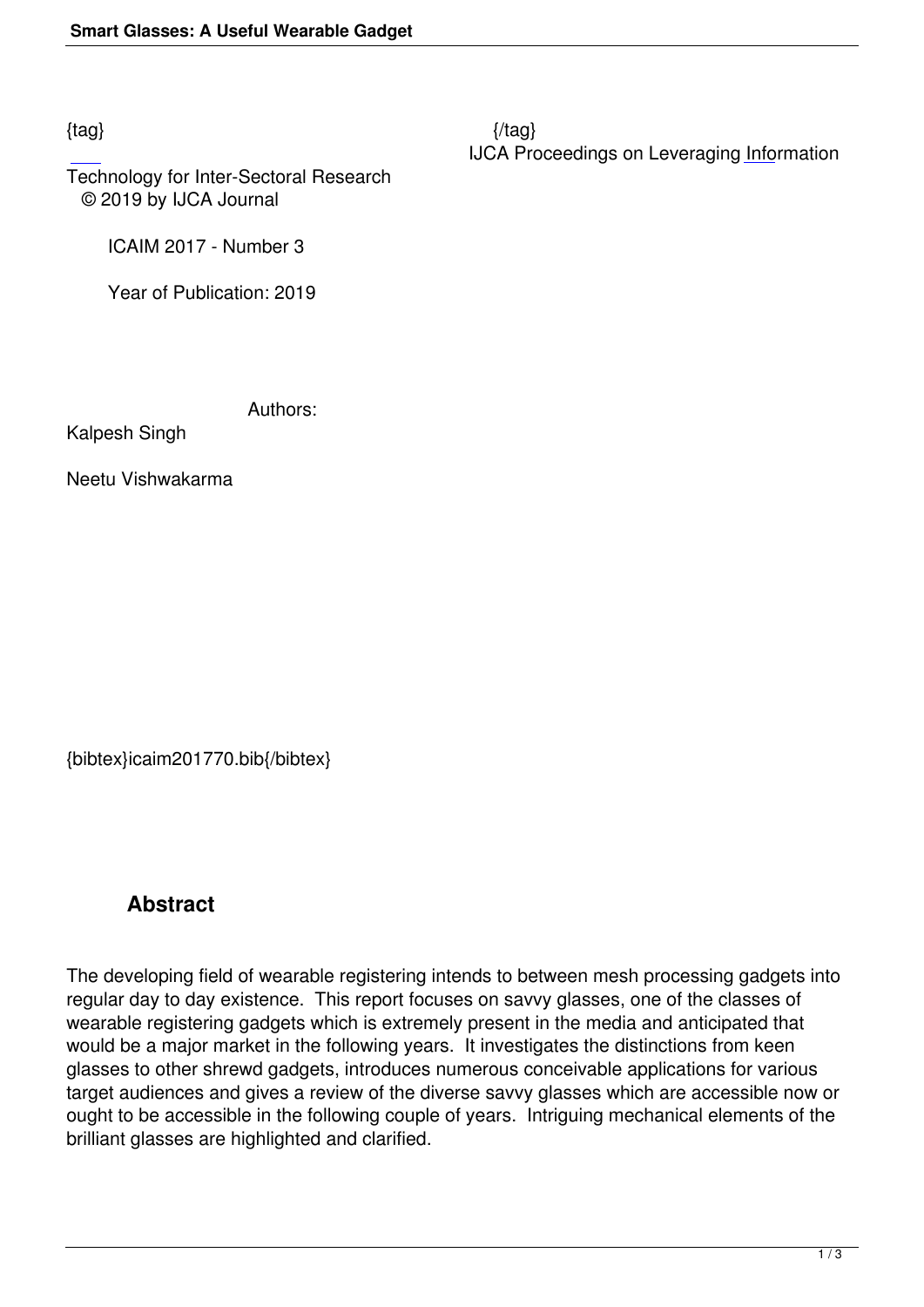## **ences**

 - AndreaColaco et al. Mime: compact, low power 3D gesture sensing for interaction with head mounted displays. In Proceedings of the 26th annual ACM symposium on User interface software and technology (UIST '13), 2013.

ValentinHeun et al. Smarter objects: using AR technol- ogy to program physical objects and their interactions. In CHI '13 Extended Abstracts on Human Factors in Com- puting Systems (CHI EA '13), 2013.

 - RobertoManduchi, James Coughlan. (Computer) vision without sight. ACM Communications, Volume 55, Issue 1, Pages 96-104, January 2012

Steve Mann. Continuous lifelong capture of personal ex- perience with EyeTap. In Proceedings of the the 1st ACM workshop on Continuous archival and retrieval of personal experiences, (CAPRE), 2004.

Ga'borSo"ro"s, FlorianDaiber, and Tomer Weller. Cyclo: a personal bike coach through the glass. Proceedings of SIGGRAPH Asia 2013 Symposium on Mobile Graphics and Interactive Applications, 2013.

Feng Zhou et al. Trends in augmented reality tracking, in-teraction and display: A review of ten years of ISMAR. In Proceedings of the 7th IEEE/ACM International Sympo- sium on Mixed and Augmented Reality, 2008.

http:// media. smashingmagazine. com/ wp-content/ uploads/ 2012/ 11/ MIS Ch05-028. jpg

 - http:// www. catwig. com/ google-glass-teardown/ teardown/ glass-clearshade-isometric. jpg

http:// www. dailymail. co. uk/sciencetech/ article-2306382/

 - http:// www. brueckner. com/en/ brueckner-servtec/ services/ remote-services/ remote-service-tools/

http:// www. techradar. com/ reviews/ gadgets/ recon-instruments-mod-live-hud-1141185/ review

- http:// www. glassappsource. com/castar

http:// www. gizmag. com/ oculus-rift-hands-on-2014/ 30396/

**Index Terms** 

Computer Science **Machine Learning** 

**Refer**

## **Keywords**